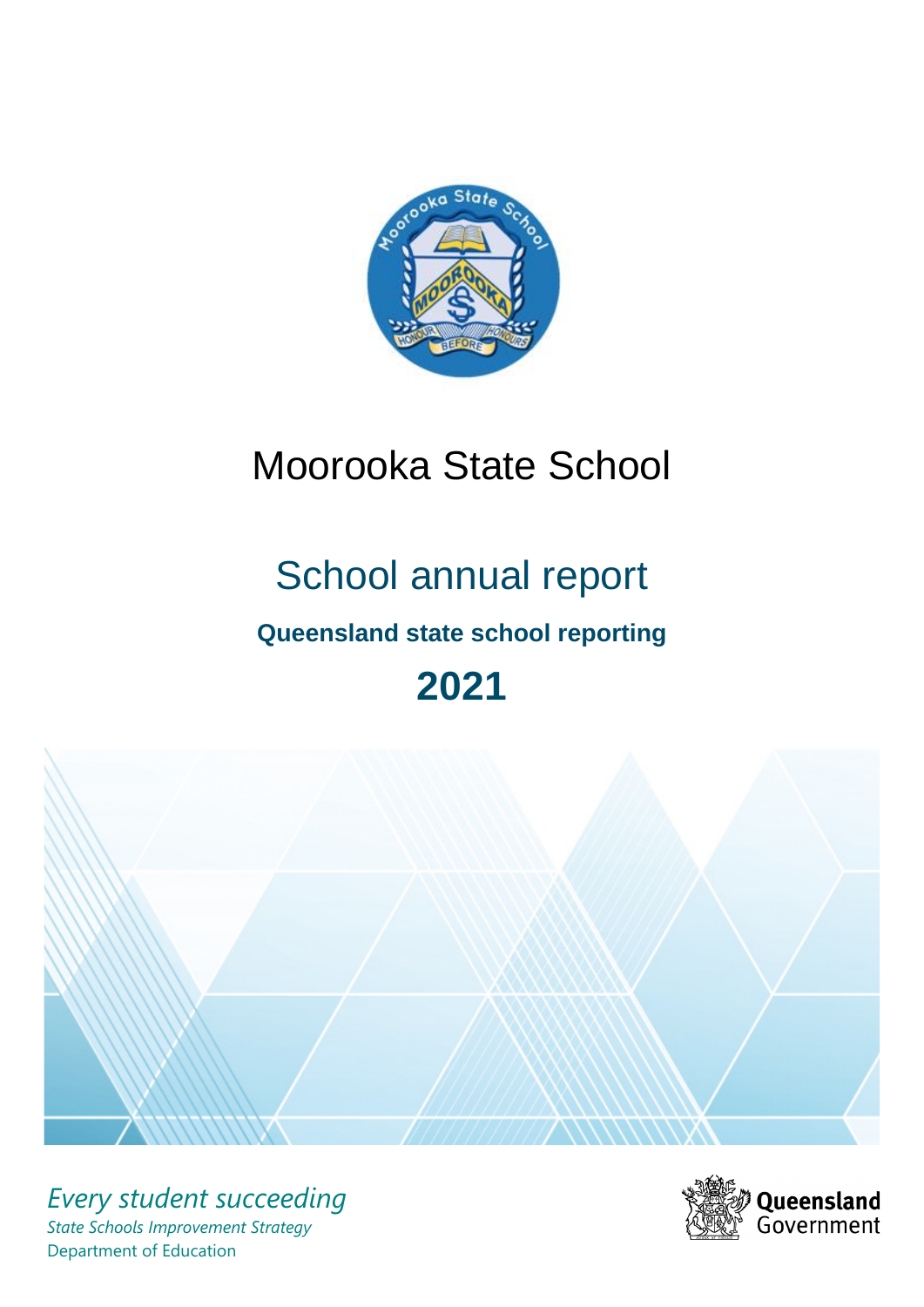**OFFICIAL – Public** Published as information source only. Public information used to create this report may not appear in this format in the public domain Please refer to disclaimer information.

#### **Contact details**

| <b>Postal Address</b> | PO Box 81 Moorooka 4105        |
|-----------------------|--------------------------------|
| <b>Phone</b>          | (07) 3426 5333                 |
| Fax                   | (07) 3426 5300                 |
| Email                 | principal@moorookass.eq.edu.au |
| Website               | https://moorookass.eq.edu.au   |

#### **Disclaimer**

The materials presented in this report are distributed by the Department of Education (the department) as an information source only.

The information and data in this report is subject to change without notice.<br>The department makes no statements, representations, or warranties about the accuracy or completeness of, and you should not rely on, any informa report.

The department disclaim all responsibility and all liability (including without limitation, liability in negligence) for all expenses, losses, damages and costs you might incur as a result of the information in this report being inaccurate or incomplete in any way, and for any reason.

Despite our best efforts, the department makes no warranties that the information in this report is free of infection by computer viruses or other contamination.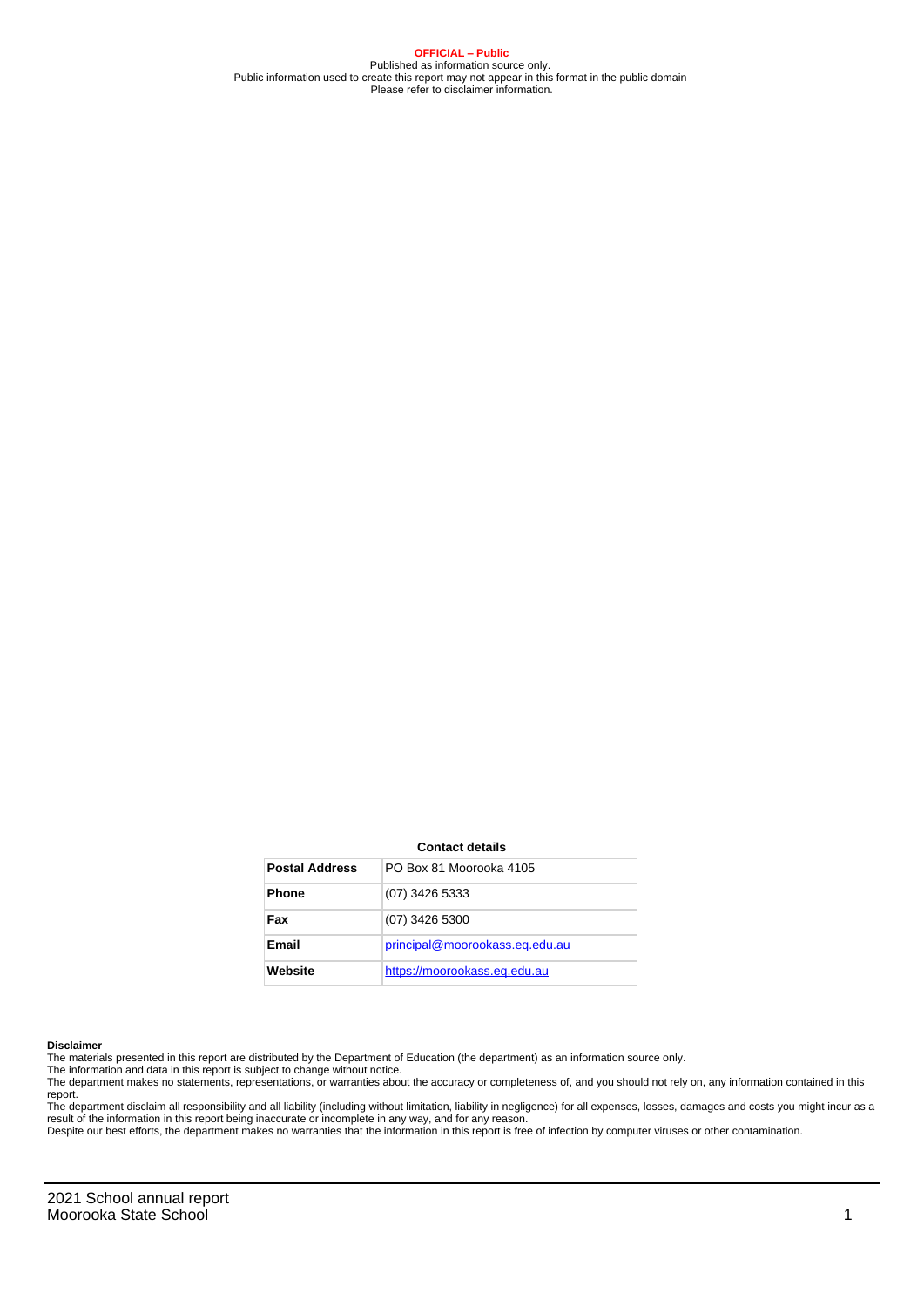| School context                   |                                                                                                                                                                                              |
|----------------------------------|----------------------------------------------------------------------------------------------------------------------------------------------------------------------------------------------|
| Coeducational or single sex      | Coeducational                                                                                                                                                                                |
| <b>Independent Public School</b> | No.                                                                                                                                                                                          |
| Year levels offered in 2021      | Prep Year - Year 6                                                                                                                                                                           |
| Webpages                         | Additional information about Queensland state schools is located on the:<br>My School website<br>Queensland Government data website<br>Queensland Government schools directory website.<br>٠ |

# **Characteristics of the student body**

### **Student enrolments**

#### **Table 1: Student enrolments by year level**

|                   |      | <b>February</b> |      |      | <b>August</b> |      |
|-------------------|------|-----------------|------|------|---------------|------|
| <b>Year Level</b> | 2019 | 2020            | 2021 | 2019 | 2020          | 2021 |
| <b>Prep Year</b>  | 79   | 89              | 95   | 83   | 88            | 89   |
| Year 1            | 43   | 81              | 80   | 43   | 83            | 81   |
| Year 2            | 61   | 44              | 81   | 60   | 43            | 73   |
| Year <sub>3</sub> | 59   | 52              | 41   | 57   | 52            | 40   |
| Year 4            | 51   | 58              | 54   | 50   | 57            | 50   |
| Year <sub>5</sub> | 27   | 47              | 55   | 28   | 48            | 55   |
| Year <sub>6</sub> | 46   | 31              | 49   | 45   | 32            | 47   |
| <b>Total</b>      | 366  | 402             | 455  | 366  | 403           | 435  |

Notes

1. Student counts include headcount of all full- and part-time students at the school.

## **Average class sizes**

#### **Table 2: Average class size information for each phase of schooling**

| <b>Year Levels</b> | 2019 | 2020 | 2021 |
|--------------------|------|------|------|
| Prep – Year 3      | 23   | 23   | 22   |
| Year 4 – Year 6    | 27   | 26.  | 25   |

Notes

1. Classes are measured against the target of 25 students per teacher in Prep to Year 3 and Years 11 to 12, and target of 28 students per teacher in Years 4 to 10. Where composite classes exist across cohorts (e.g. Year 3/4) the class size targets would be the lower cohort target.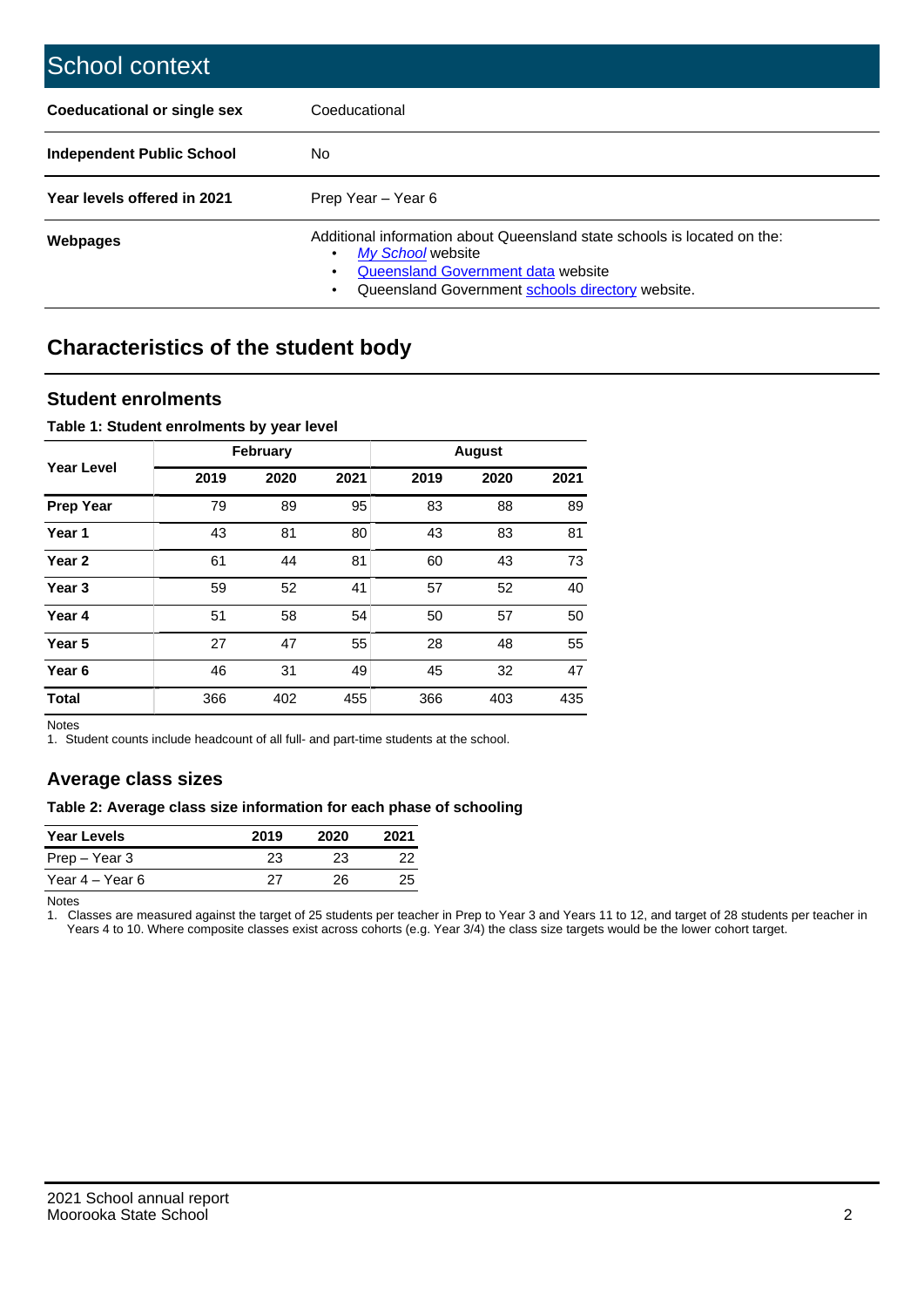## **Respectful relationships education**

To support students' learning, health and wellbeing all state schools are required to implement respectful relationships education through the Prep to Year 10 Australian Curriculum: Health and Physical Education and/or through school pastoral care programs across Prep to Year 12.

### **Parent, student and staff satisfaction**

Tables 3–5 show selected items from the Parent/Caregiver, Student and Staff School Opinion Surveys. In response to the COVID-19 health emergency, the annual school opinion surveys of students, teachers and staff were not administered in 2020. A new time series started in 2021 and data from this collection is not considered directly comparable with earlier collections due to significant methodology changes.

For state level information go to the **[School Opinion Survey](https://qed.qld.gov.au/publications/reports/statistics/schooling/schools/schoolopinionsurvey) webpage**.

#### **Table 3: Parent/Caregiver Survey**

| Percentage of parents/caregivers who agree <sup>1</sup> that:                                               | 2019   | 2020 | 2021  |
|-------------------------------------------------------------------------------------------------------------|--------|------|-------|
| This is a good school.                                                                                      | 96.8%  |      | 98.3% |
| My child likes being at this school. <sup>2</sup>                                                           | 96.8%  |      | 98.3% |
| My child feels safe at this school. <sup>2</sup>                                                            | 100.0% |      | 94.3% |
| My child's learning needs are being met at this school. <sup>2</sup>                                        | 98.4%  |      | 85.3% |
| My child is making good progress at this school. <sup>2</sup>                                               | 98.4%  |      | 90.5% |
| Teachers at this school expect my child to do his or her best. <sup>2</sup>                                 | 95.0%  |      | 97.4% |
| Teachers at this school provide my child with useful feedback about his or her school<br>work. <sup>2</sup> | 93.4%  |      | 86.1% |
| Teachers at this school motivate my child to learn. <sup>2</sup>                                            | 96.7%  |      | 94.0% |
| Teachers at this school treat students fairly. <sup>2</sup>                                                 | 96.6%  |      | 92.7% |
| can talk to my child's teachers about my concerns. <sup>2</sup>                                             | 98.3%  |      | 95.7% |
| This school works with me to support my child's learning. <sup>2</sup>                                      | 93.1%  |      | 92.3% |
| This school takes parents' opinions seriously. <sup>2</sup>                                                 | 96.5%  |      | 87.5% |
| Student behaviour is well managed at this school. <sup>2</sup>                                              | 94.7%  |      | 85.5% |
| This school looks for ways to improve. <sup>2</sup>                                                         | 95.1%  |      | 92.0% |
| This school is well maintained. <sup>2</sup>                                                                | 93.5%  |      | 90.5% |

Notes

1. Agree represents the percentage of respondents who Somewhat Agree, Agree or Strongly Agree with the statement.

2. Nationally agreed parents/caregiver items.

3. DW = Data withheld to ensure confidentiality.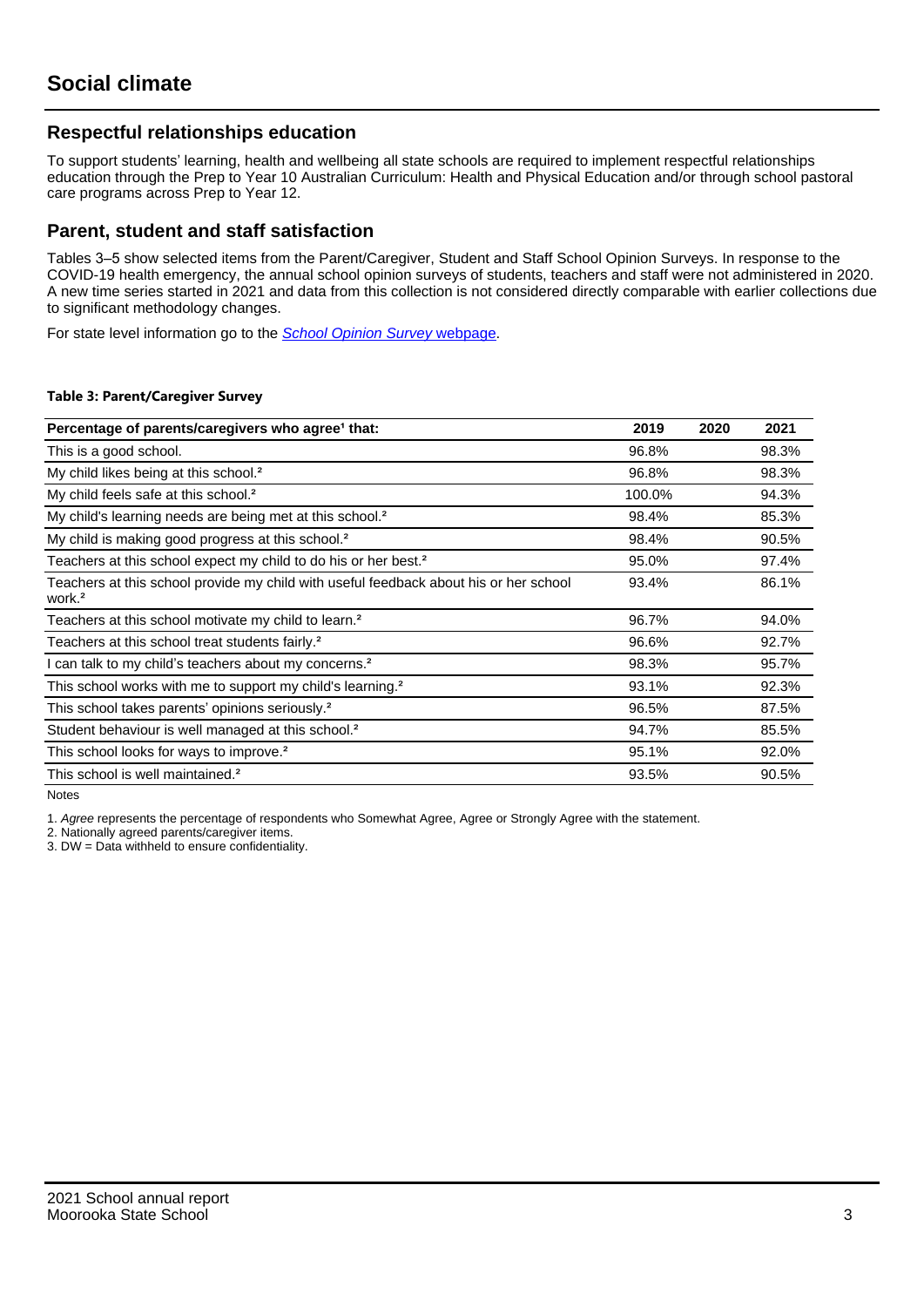#### **Table 4: Student Survey**

| Percentage of students who agree <sup>1</sup> that:                            | 2019   | 2020 | 2021   |
|--------------------------------------------------------------------------------|--------|------|--------|
| I like being at my school. <sup>2</sup>                                        | 98.0%  |      | 92.3%  |
| I feel safe at my school. <sup>2</sup>                                         | 91.7%  |      | 92.3%  |
| My teachers motivate me to learn. <sup>2</sup>                                 | 97.9%  |      | 100.0% |
| My teachers expect me to do my best. <sup>2</sup>                              | 100.0% |      | 100.0% |
| My teachers provide me with useful feedback about my school work. <sup>2</sup> | 91.8%  |      | 92.3%  |
| Teachers at my school treat students fairly. <sup>2</sup>                      | 95.9%  |      | 78.6%  |
| I can talk to my teachers about my concerns. <sup>2</sup>                      | 93.6%  |      | 76.9%  |
| My school takes students' opinions seriously. <sup>2</sup>                     | 87.8%  |      | 85.7%  |
| Student behaviour is well managed at my school. <sup>2</sup>                   | 85.7%  |      | 92.3%  |
| My school looks for ways to improve. <sup>2</sup>                              | 95.8%  |      | 100.0% |
| My school is well maintained. <sup>2</sup>                                     | 97.7%  |      | 100.0% |
| My school gives me opportunities to do interesting things. <sup>2</sup>        | 95.9%  |      | 92.9%  |

Notes

1. Agree represents the percentage of respondents who Somewhat Agree, Agree or Strongly Agree with the statement.

2. Nationally agreed student items.

3. DW = Data withheld to ensure confidentiality.

#### **Table 5: Staff Survey**

| Percentage of staff who agree <sup>1</sup> that:                                                            | 2019   | 2020 | 2021  |
|-------------------------------------------------------------------------------------------------------------|--------|------|-------|
| I feel confident embedding Aboriginal and Torres Strait Islander perspectives across the<br>learning areas. | 100.0% |      | 88.0% |
| I enjoy working at this school. <sup>2</sup>                                                                | 100.0% |      | 66.7% |
| I feel this school is a safe place in which to work. <sup>2</sup>                                           | 100.0% |      | 65.0% |
| I receive useful feedback about my work at this school. <sup>2</sup>                                        | 100.0% |      | 57.9% |
| Students are encouraged to do their best at this school. <sup>2</sup>                                       | 100.0% |      | 92.1% |
| Students are treated fairly at this school. <sup>2</sup>                                                    | 100.0% |      | 77.5% |
| Student behaviour is well managed at this school. <sup>2</sup>                                              | 96.4%  |      | 40.0% |
| Staff are well supported at this school. <sup>2</sup>                                                       | 100.0% |      | 40.5% |
| This school takes staff opinions seriously. <sup>2</sup>                                                    | 100.0% |      | 44.7% |
| This school looks for ways to improve. <sup>2</sup>                                                         | 100.0% |      | 84.6% |
| This school is well maintained. <sup>2</sup>                                                                | 100.0% |      | 81.6% |
| This school gives me opportunities to do interesting things. <sup>2</sup>                                   | 92.6%  |      | 75.7% |

Notes

1. Agree represents the percentage of respondents who Somewhat Agree, Agree or Strongly Agree with the statement.

2. Nationally agreed staff items.

3. DW = Data withheld to ensure confidentiality.

## **Description of how this school manages non-attendance**

Queensland state schools manage non-attendance in line with the Queensland Department of Education procedures: [Managing Student Absences and Enforcing Enrolment and Attendance at State Schools](https://ppr.qed.qld.gov.au/pp/managing-student-absences-and-enforcing-enrolment-and-attendance-at-state-schools-procedure); and [Roll Marking in State Schools,](https://ppr.qed.qld.gov.au/pp/roll-marking-in-state-schools-procedure) which outline processes for managing and recording student attendance and absenteeism.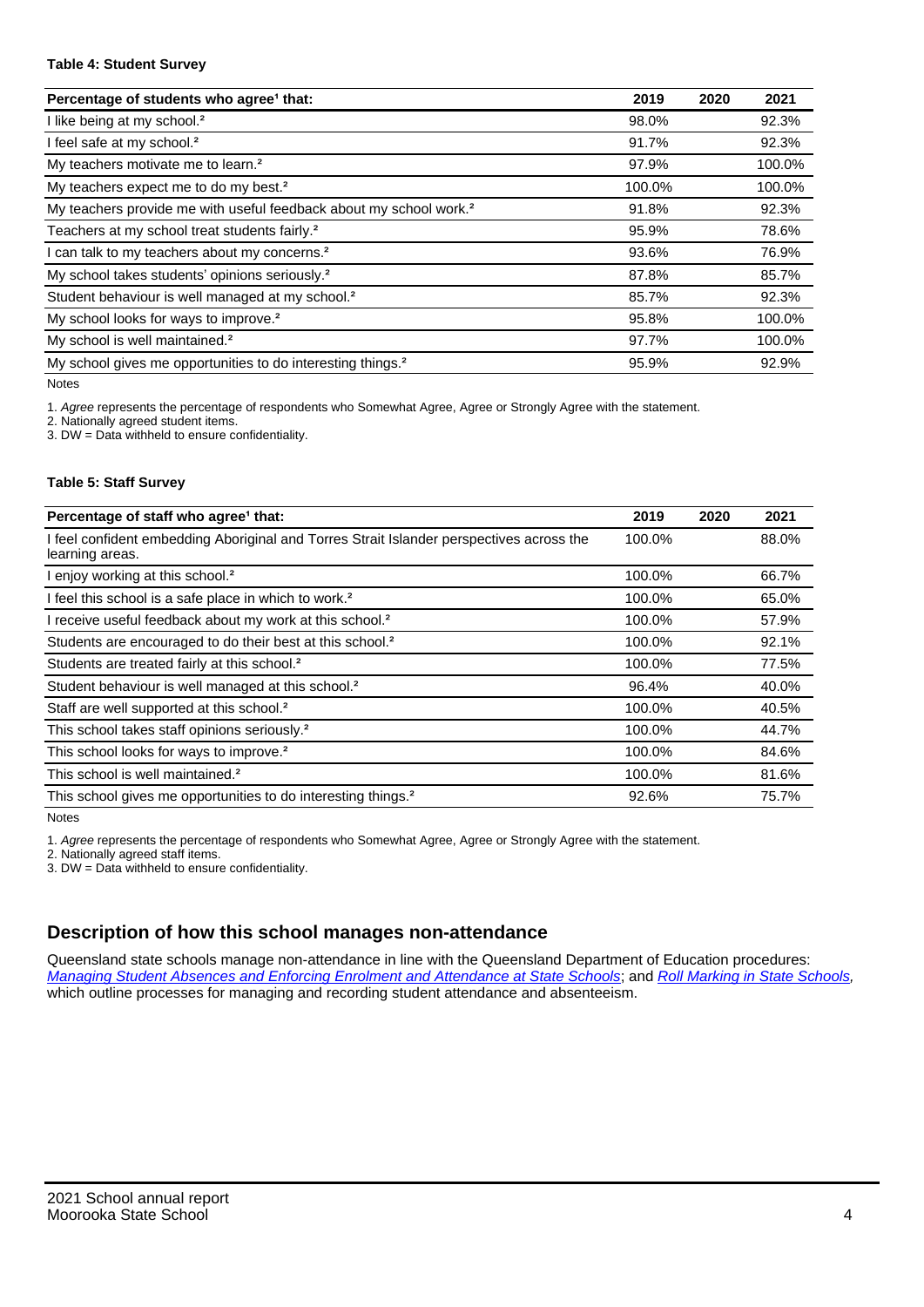## **School disciplinary absences**

#### **Table 6: Count of school disciplinary absences at this school**

| Type of school disciplinary absence | 2019 | 2020 | 2021 |
|-------------------------------------|------|------|------|
| Short suspension                    | 38   | 35   | 37   |
| Long suspension                     | O    |      |      |
| Exclusion                           | 0    |      |      |
| Total                               | 38   | 35   | 37   |

Notes

1. School disciplinary absence (SDA) data is a total of short suspensions (1–10 days), long suspensions (11–20 days), exclusions and cancellations. 2. The number of SDAs is not the number of students who received an SDA as one student may be suspended several times in a school year. Each time a student is suspended it is recorded as an additional SDA. The data does not reflect the outcomes of appeal decisions.

3. 2020 data was impacted by the COVID-19 health emergency. There were significantly fewer SDAs during the home-based learning period (the first five weeks of Term 2) compared to other years.

# **School funding**

## **School income broken down by funding source**

School income, reported by financial year accounting cycle using standardised national methodologies and broken down by funding source is available via the  $My$  School website.

#### **How to access our income details**

- 1. Click on the My School link <http://www.myschool.edu.au/>.
- 2. Enter the school name or suburb of the school you wish to search.

|  | Search by school name or suburb |  | <b>School sector</b> |  | $\sim$ and $\sim$ represents the set of $\sim$ | <b>State</b> |  |  |  |
|--|---------------------------------|--|----------------------|--|------------------------------------------------|--------------|--|--|--|
|--|---------------------------------|--|----------------------|--|------------------------------------------------|--------------|--|--|--|

3. Click on View School Profile to access the school's profile.



4. Click on Finances and select the appropriate year to view school financial information.

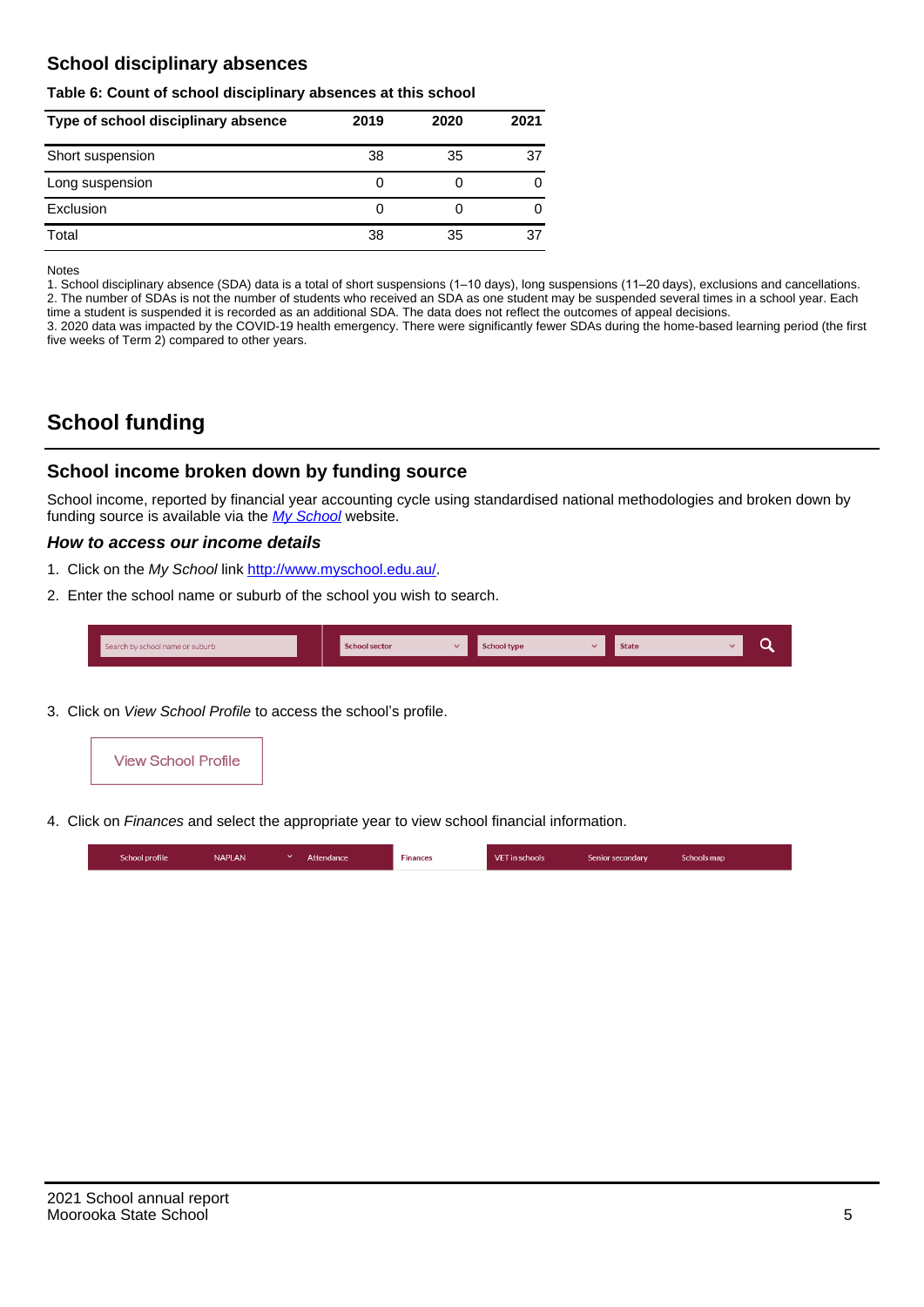## **Teacher standards and qualifications**

The Teacher registration eligibility requirements: Policy (p.1) states:

To be eligible for registration, a person must satisfy the Queensland College of Teachers (QCT) that they meet requirements regarding qualification and experience, or have otherwise met the requirements of the Australian Professional Standards for Teachers (APST). A person must also satisfy the QCT that they are suitable to teach and meet English language proficiency requirements. All these requirements are specified in the Act and the Education (Queensland College of Teachers) Regulation 2005 (the Regulation).

The qualifications required for teacher registration are successful completion of either -

- (a) a four-year initial teacher education program including teacher education studies of at least one year (e.g. a Bachelor of Education, or a double Bachelor degree in Science and Teaching) or
- (b) a one-year graduate initial teacher education program following a degree (e.g. a one-year Graduate Diploma of Education (Secondary) after a three-year Bachelor degree) or
- (c) another course of teacher education that the QCT is reasonably satisfied is the equivalent of (a) or (b). These are considered on a case-by-case basis.

For more information, please refer to the following link:

• <https://www.qct.edu.au/registration/qualifications>

# **Workforce composition**

## **Staff composition, including Indigenous staff**

#### **Table 7: Workforce composition for this school**

|                    |      | <b>Teaching staff</b> |      |      | Non-teaching staff |                 |      | Indigenous staff |      |
|--------------------|------|-----------------------|------|------|--------------------|-----------------|------|------------------|------|
| <b>Description</b> | 2019 | 2020                  | 2021 | 2019 | 2020               | 2021            | 2019 | 2020             | 2021 |
| Headcount          | 31   | 33                    | 36   | 22   | 23                 | 22              |      | <5               |      |
| <b>FTF</b>         | 25   | 27                    | 30   | 15   | 16                 | 15 <sub>1</sub> |      | <5               |      |

Notes

1. Teaching staff includes school leaders.

2. Indigenous refers to Aboriginal and Torres Strait Islander people of Australia.

3. FTE = full-time equivalent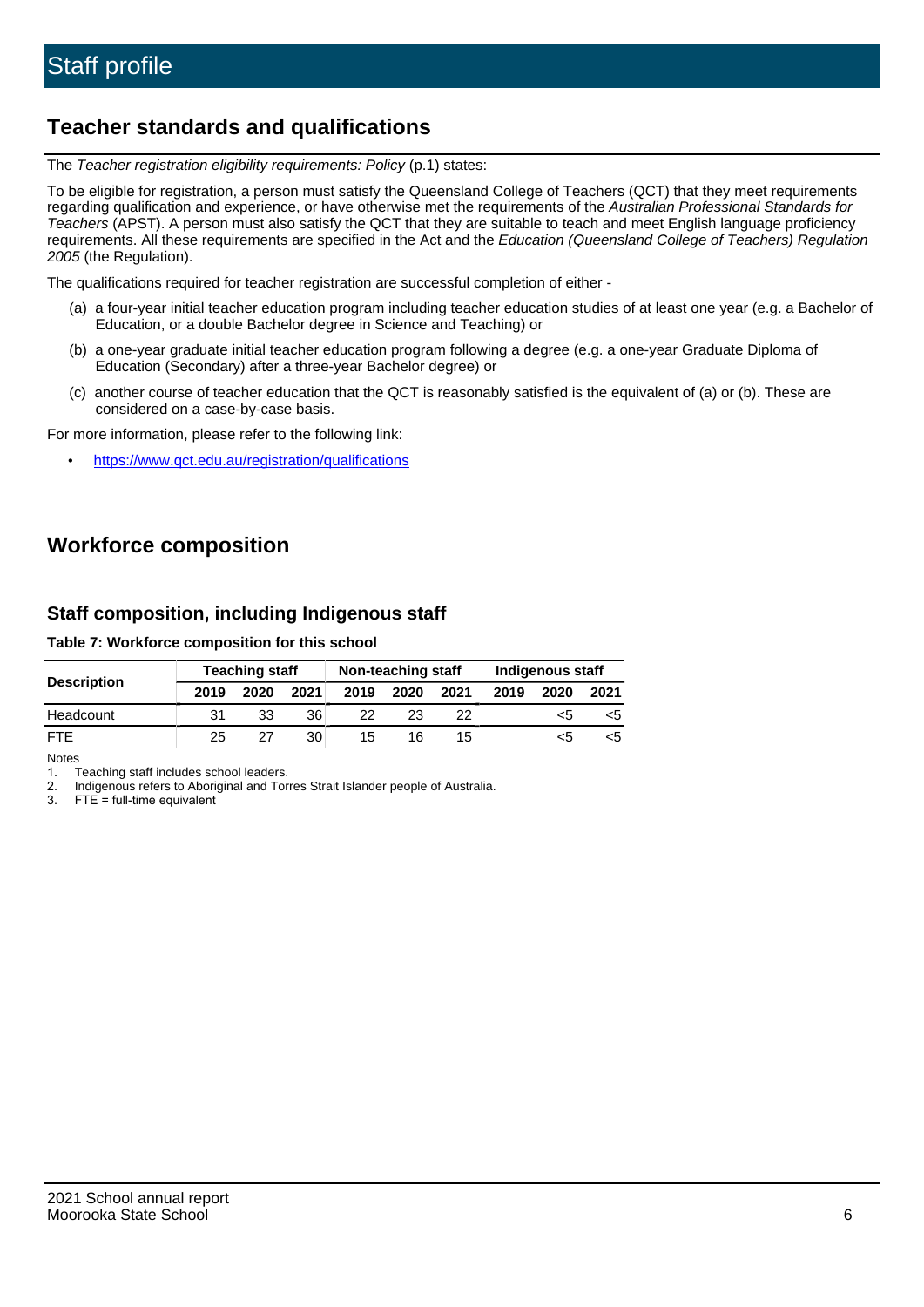# **Key student outcomes**

## **Student attendance**

Tables 8–9 show attendance rates at this school as percentages. In 2020, the COVID-19 health emergency affected student attendance in Queensland Government schools. Comparisons between 2020 and other years' attendance data should not be made.

#### **Table 8: Overall student attendance at this school**

| <b>Description</b>                                  | 2019 | 2020 | 2021 |
|-----------------------------------------------------|------|------|------|
| Overall attendance rate for students at this school | 94%  | 89%  | 93%  |

Notes

1. The attendance rate is the full- and part-time days attended as a percentage of enrolled school days.

2. Full-time students only.

#### **Table 9: Student attendance rates for each year level at this school**

| <b>Year Level</b> | 2019 | 2020 | 2021 |
|-------------------|------|------|------|
| Prep Year         | 94%  | 90%  | 93%  |
| Year <sub>1</sub> | 93%  | 90%  | 93%  |
| Year 2            | 93%  | 87%  | 93%  |
| Year <sub>3</sub> | 94%  | 89%  | 92%  |
| Year 4            | 92%  | 90%  | 93%  |
| Year 5            | 93%  | 87%  | 94%  |
| Year <sub>6</sub> | 95%  | 92%  | 92%  |

Notes

1. The attendance rate is the full- and part-time days attended as a percentage of enrolled school days.

2. Full-time students only.

3. DW = Data withheld to ensure confidentiality